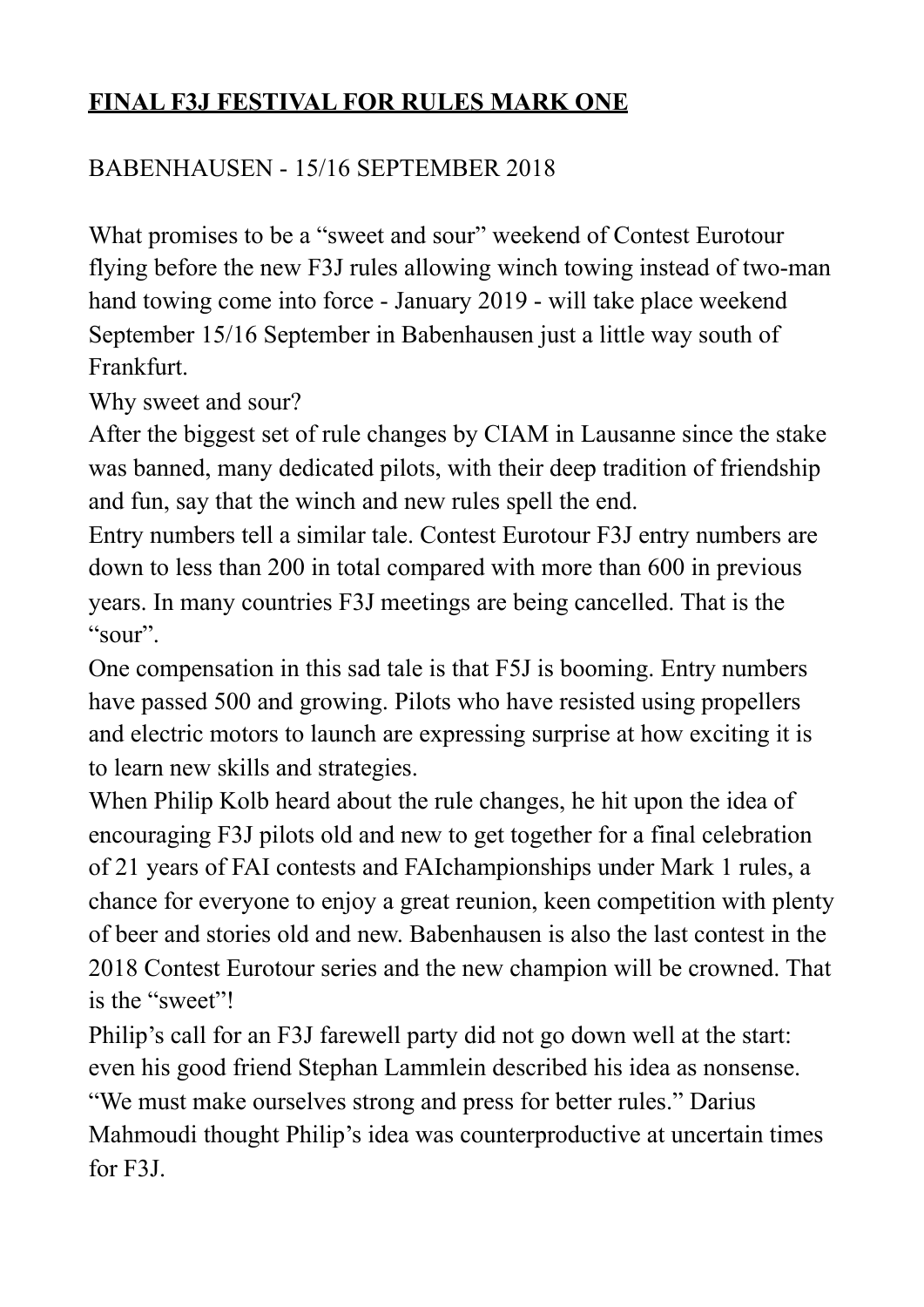Philip backtracked a little. "Let's call it a retro meeting for F3J and attract as many ex-F3J pilots to come - including me." Babenhausen is a contest for the F3J family to get together again, and as Erel Cankan says, "if all of us in the family wants, we will find a way to put things back on track again!"

At the time of writing 90+ pilots have entered for the two days. Let's all hope that the weather is kind. The new flying site is planned to allow 120 pilots to compete, so there is still a chance to enter. Flying or spectating come along and help everyone celebrate in style and joy.

#### **Cheering our world champions**



What are our reminiscences? Let's start with F3J world champions,

Starting with 1998 at Upton upon Severn, the winner was Joe Wurts, still flying today in various classes, and still standing on podiums and revered worldwide, always ready to give expert advice. The start of World Championships as opposed to European friendships.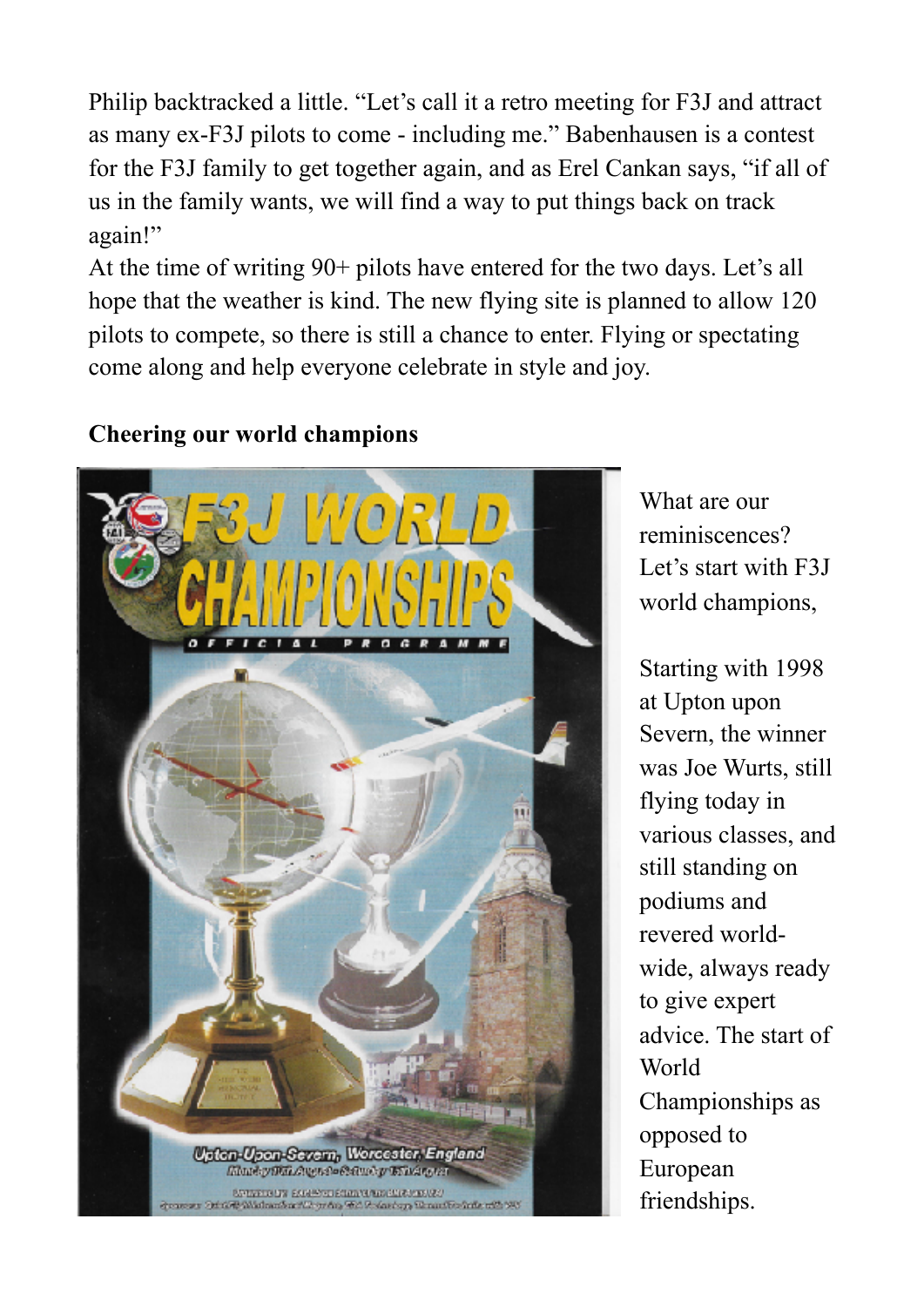Two years later the championships were on the island of Corfu, troubled a little by smoking forest fires and won by Jan Kohout from the Czech Republic. He plays a lovely guitar repertoire but was tempted out of thermal flying a few years later by mountaineering.

Next stop was Finland in Lappeenranta where a worthy winner was Arend Borst from Canada who almost won in 1998, and appropriate since the next world championships were already booked for Canada**.** 

2004 Red Deer was a chance for teams to experience the Rockies and compete on a sod farm. The week was almost marred by a typhoon which managed to uproot one of two giant marquees held down by three metre scaffold tubes which were just ripped out of the ground as the cover blew nearly 200 metres and almost onto the main highway. Winner this time was David Hobby from Australia flying in his first F3J contest with no track record in this class. In his job he did fly remote-controlled drones across the Atlantic, a true professional.

Back into Europe for the 2006 worlds and flying in Martin, Slovakia one of the worlds most beautiful model flying sites. What happened? David Hobby won again, and not only that, in the fly offs he had a mid-air which increased the dihedral on the port tip by 20 degrees and tore the surfaces. but he still flew some 400 metres to land safely near the landing spot. he was so far ahead by this point that he didn't even need his reflight to become champion again.

One country, Turkey, had been F3J keen from the start and had set new standards in how well contests could be organised and managed. The reward was being chosen for the 2008 world championships and again flew on a pristine sod farm at Adazapari. The winner was Benedikt Feigl, younger brother of Sebastian Feigl who had won a team world medal two years before, and son of Peter Feigl who flew models and full-size gliders. The three man Feigl team was and still is a notable force to be reckoned with

The next world event was in France in Dole Jura, 2010, and although the flying site was not ideal, the food, wine and activities were great. Daryl Perkins who had been world champion some four times in the F3B class became world champion in F3J, much to his delight and my surprise. I had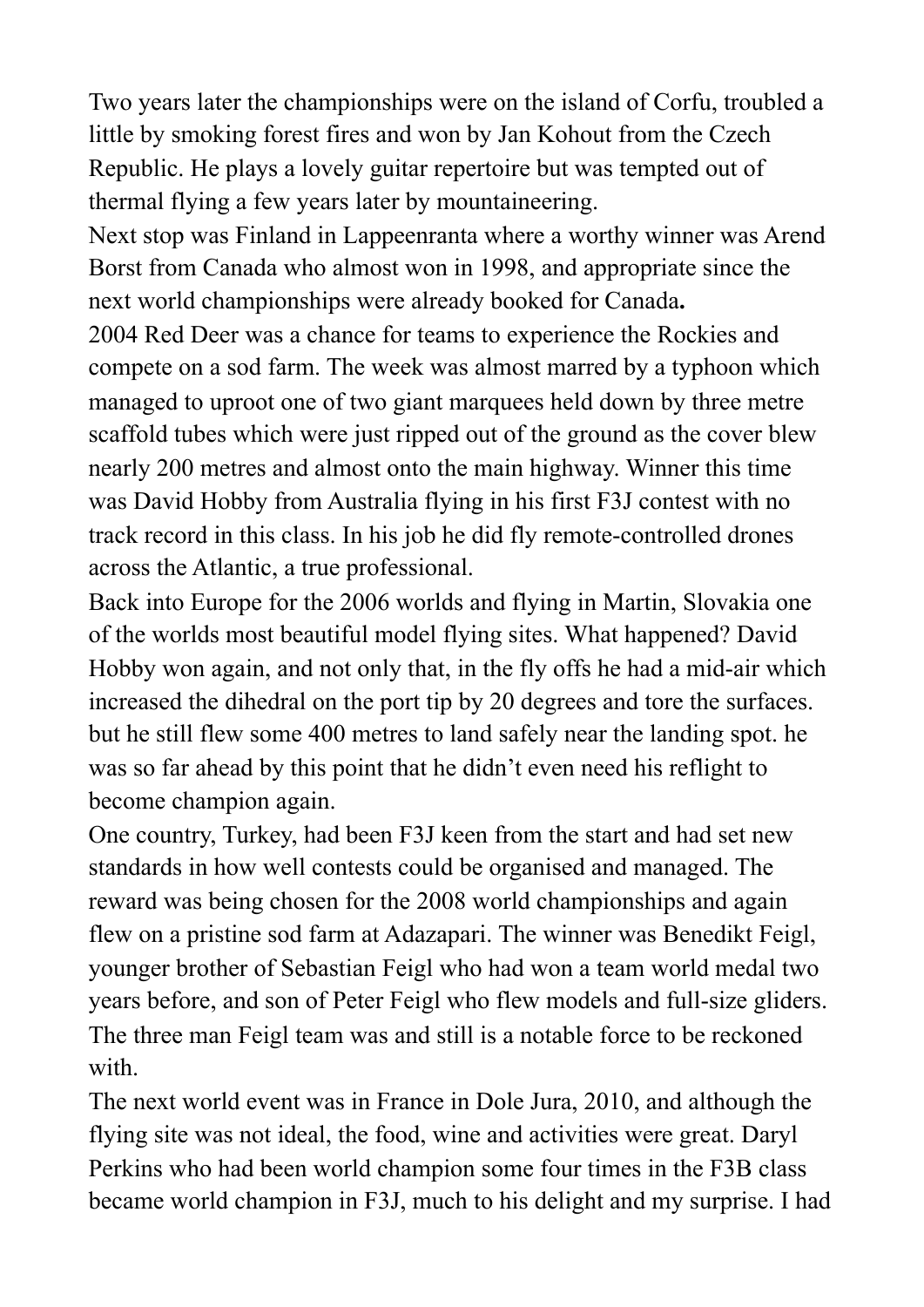always reckoned mistakenly that Daryl did not have the same keenness for J as B. US teams was selected after one trial contest, not a series or league, and Daryl until 2009 had never gained a team place. But his competitive spirit was not deterred. He came and conquered. Since then he has been the driver for F3J in the United States and encouraging to keep it alive and kicking.

The world championships in 2012 moved to a new continent, held in South Africa at Kempton Park, still flown in mid summer and so that the weather was a testing mix of snow, wind and cold in the Southern Hemisphere . The event was well organised in an exciting country by Michelle and Craig Goodrum and yet another win for Benedikt Feigl. This was the first WCs that I missed, but I was lucky because I cannot take cold. Vladimir Gavrylko recounted that he looked forward to getting back to his hotel to thaw out, only to find that the bath taps were running cold too! In 2014 the world championships returned to Slovakia and Martin and a new young pilot with the widest of smiles, Jany Littva became world champion. He was to become one of the young pilots with skills that left the established oldies wondering what they could do to match the pilot skills and reactions.

Slovenia has always held a strong reputation in the F3J circuit with its beautiful and unique flying site in Bovec, surrounded by a wide bowl of mountains. Sadly the sports airport there was lost to models when a new road widening scheme chopped off space. But the site at Vipava is almost as good, just as friendly and blessed with good wines. Champion of the world in 2016 was Arijan Hucaljuk from Croatia, another youngster with a shy smile, a man who seems to smell thermal lift that others cannot see, a man who stands with his feet forming a V-sign around the landing spot and 9 times out of 10 puts the nose down on the spot.

And finally in 2018 the world championships moved to Romania, to Brasov where Arijan Hucaljuk won again, just one of a series of trophies in F5J and F3K which Arijan has won over the last few weeks over the summer.

In his comments last week about the Dupnitsa F5J first European Championships, Graham Wicks reports that Arijan's launch height was 14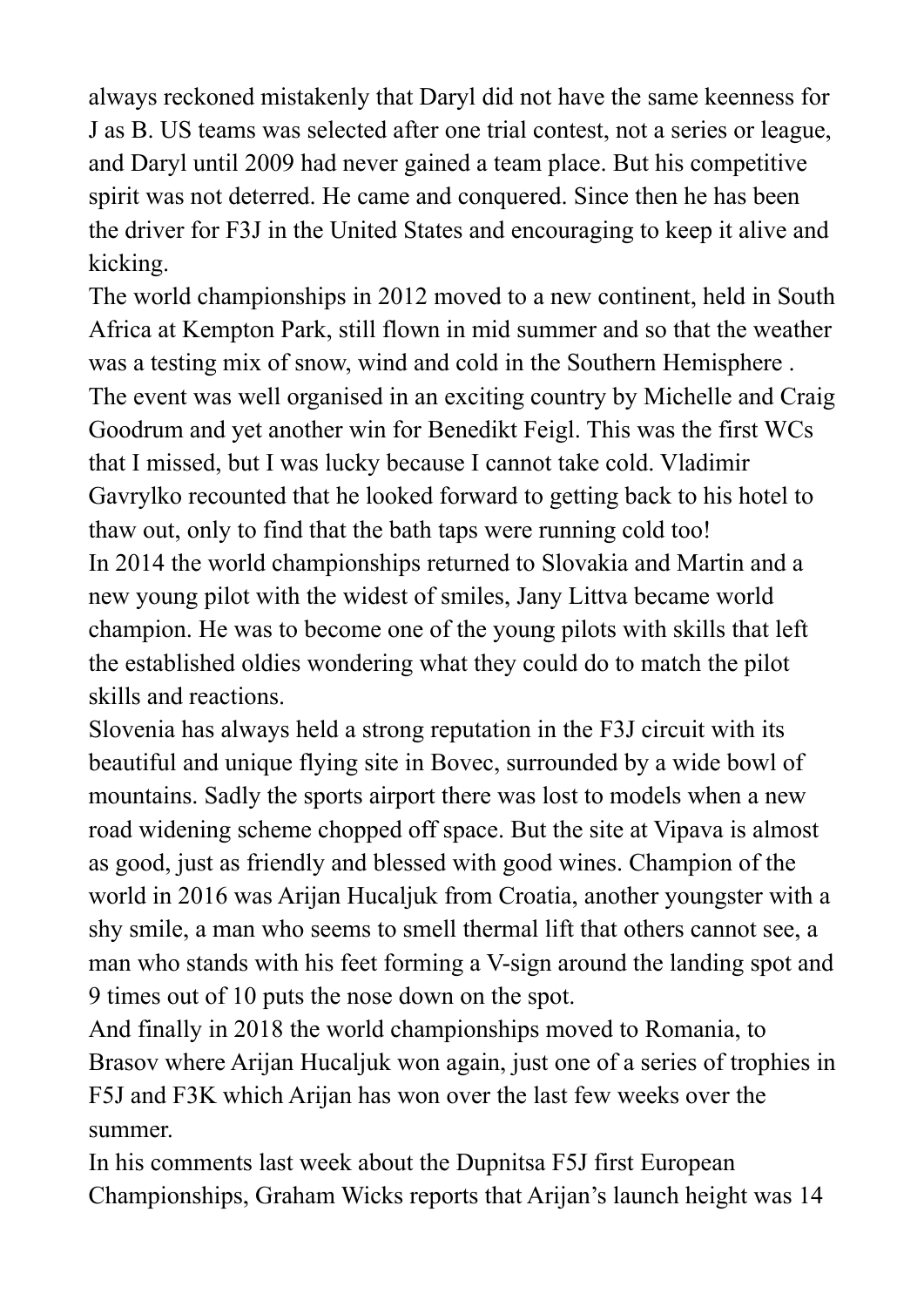metres in one slot, he sank to 7 metres and then thermalled to fly out the slot. What a pilot, another win!

Having reached the end of the list of F3J world champions, the feature which intrigues me is that there are three pilots who have won twice, David, Benedikt and Arijan which is remarkable considering the number of excellent highly skilled pilots from so many countries, any of whom could have triumphed, but these three have something extra. What?

## **Who will be flying in Babenhausen's F3J Festival?**

Not surprisingly most of the entries are from Germany, this year's end of the Eurotour, and many of these pilots are not people I recognise to date. I hope they will excuse me if I stick to people I know, some going back to when F3J started.

Dieter Rybold will be flying along with Knut Bundgen, one of the organisers, Robert Braune has a strong track record and I am pleased to see lady pilots Catharina Schmidtkunz and junior Carolin Weihe. Stefan Hollein will be flying the flag along with Ryan. A keen sponsor/pilot/guru is Thomas Rossner of Servorahmen fame who enjoys beer and seems to turn up at all the best competitions all over the world. Helmut Rohner is another pilot who flies everywhere, takes lots of photographs and make puzzles on Facebook, and always tells me off - "Sydney, du weiss ich spreche kein Englisch."

Next on the list of pilots is the inspiration for this Festival, Philip Kolb who sadly is transferring his loyalties to bigger and better classes of glider models. Karl Hinsch has flown with Philip for many a year. Stephan Lammlein will be there although at this point his son Tobi who now lives and flies for Switzerland, a former German junior world champion. I remember his mother Gabi going shopping in Lappeenranta because she could not put up with the stress of watching Tobi in the flyoffs. Jany Littva and his father Dr Jan Littva are entered, Cederic Duss a more recent star pilot, Jaroslav Vostrel of the Pike family, Martin Rajsner another star, Christian Keulerz, Felix and Willi Parsch, Christian and Manuel Reinecke and the keenly competitive Dominik Prestele. Darius